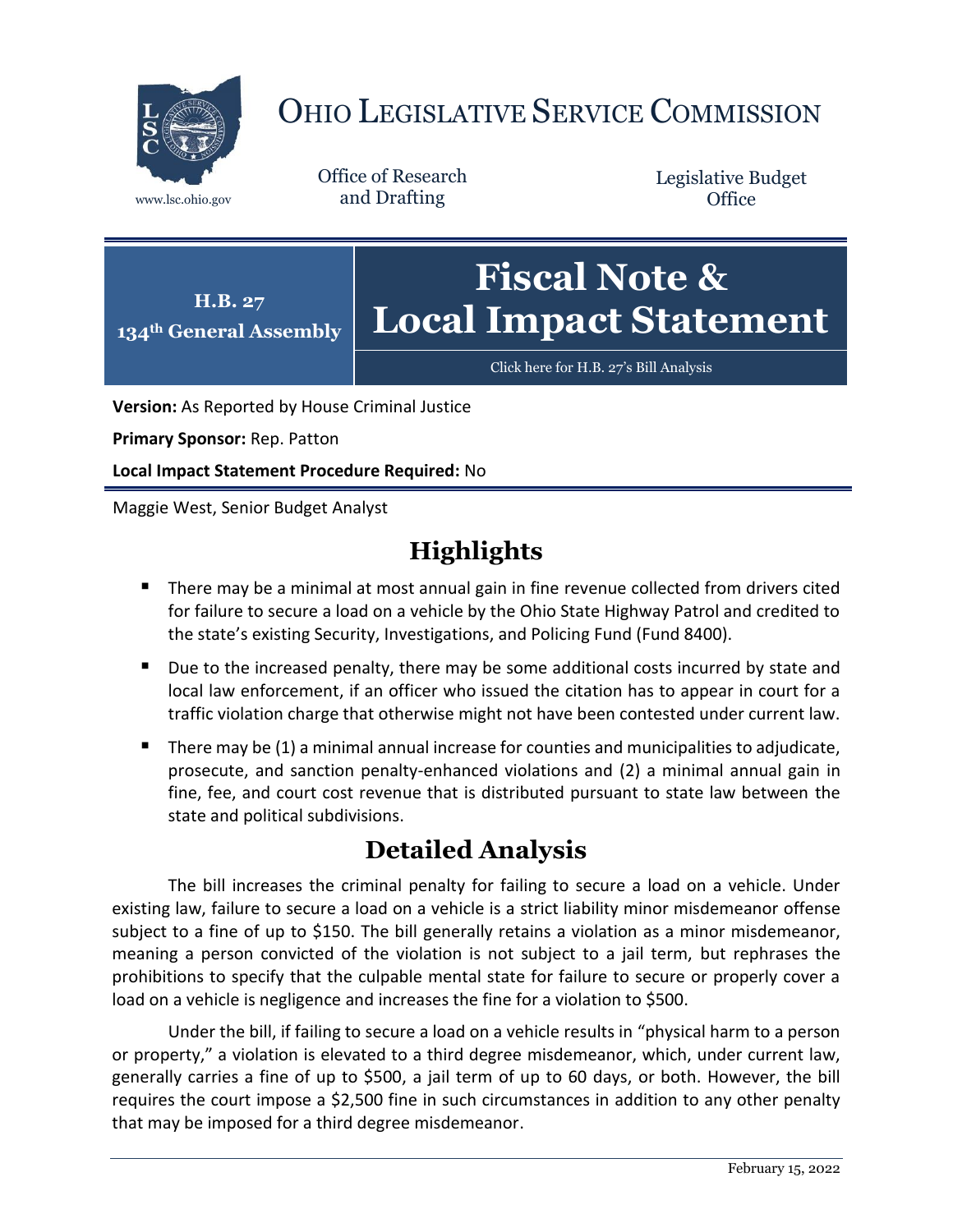| Office of Research and Drafting | ĹSC | Legislative Budget Office |
|---------------------------------|-----|---------------------------|
|                                 |     |                           |

The bill excludes from the offense vehicles dropping substances to clean or maintain the roadway, farm vehicles, garbage trucks, and commercial motor vehicles (as defined in federal law). The result is that slightly fewer drivers may be charged and sanctioned for failure to secure or cover a load on a vehicle that otherwise may have been the case under current law.

### **Statewide traffic crashes involving unsecured loads**

The following chart summarizes statistics for the number of traffic crashes involving load shifting, falling, or spilling by crash category aggregated for the entire five-year period from calendar years(CYs) 2015 through 2019. There was no significant year-over-year variation. Of the 6,797 total crashes over that period, the majority involved "property damage only" (6,259, or 92.1%). The number of traffic crashes resulting in the issuance of a citation for failure to secure a load on a moving vehicle is unknown.



### **Ohio State Highway Patrol citation activity**

For CYs 2015 through 2019, the Ohio State Highway Patrol, which has statewide enforcement authority, issued 2,791 citations for failure to secure a load on a vehicle, an average of 558 citations per year. The number involving a fatality, injury, or property damage is unknown. The number of citations issued reflects only those issued by the Patrol and does not account for any citations that may have been issued by any of the state's 900 local law enforcement agencies. <sup>1</sup> The citation activity for those agencies is not readily available.

## **Enforcement and adjudication**

In the case of a minor misdemeanor, a law enforcement officer generally does not arrest a person, but instead issues a citation. In lieu of making a court appearance, that person either in person, by mail, or online where available, can waive their right to contest the offense before the court or jury, and pay the total amount of fines, fees, and court costs to the clerk of the court. Minor misdemeanor traffic offenses are frequently resolved in this manner. However, some individuals cited under the bill may be more likely to contest a citation given the increased fine

 $\overline{a}$ 

<sup>&</sup>lt;sup>1</sup> https://www.ocjs.ohio.gov/ler/theiob\_agencies.html.